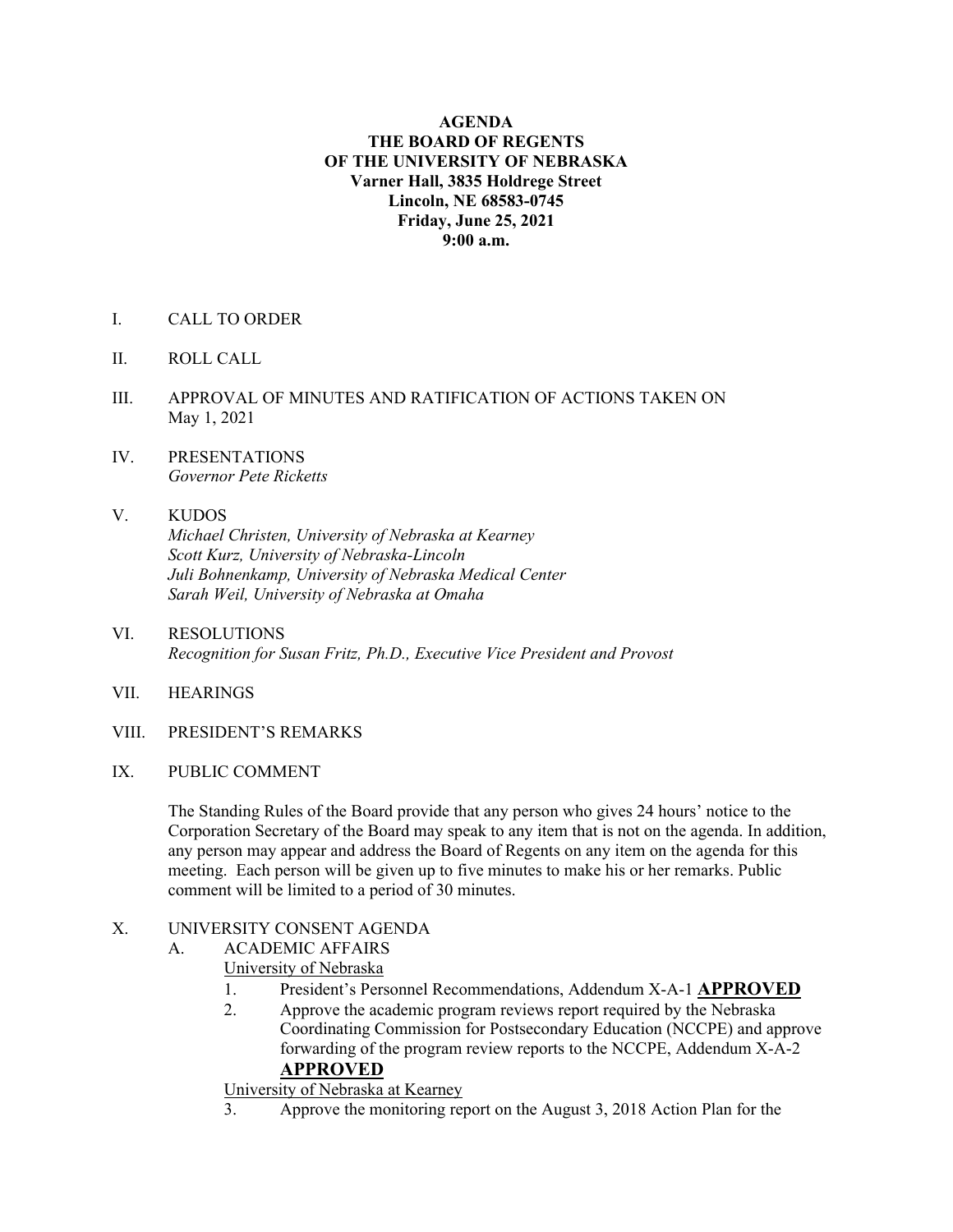Bachelor of Arts (BA) degree in Philosophy at the University of Nebraska at Kearney (UNK) and forward the report to the Nebraska Coordinating Commission for Postsecondary Education (NCCPE), Addendum X-A-3

# **APPROVED**

4. Approve the monitoring report on the Bachelor of Science (BS) degree in Interior Design Comprehensive at the University of Nebraska at Kearney (UNK) and forward the report to the Nebraska Coordinating Commission for Postsecondary Education (NCCPE), Addendum X-A-4 **APPROVED**

University of Nebraska at Omaha

- 5. Approval is requested to continue the Bachelor of Science (BS) in Black Studies at the University of Nebraska at Omaha (UNO) and to forward the associated review report and monitoring plan to the Nebraska Coordinating Commission for Postsecondary Education (NCCPE), Addendum X-A-5 **APPROVED**
- B. BUSINESS AND FINANCE
	- University of Nebraska
		- 1. Authorize the Vice President for Business and Finance to approve the amended University of Nebraska Group Health, General Risk-Loss, and Reimbursement Trust Fund Agreements between the Board of Regents of the University of Nebraska and Wells Fargo Bank, Addendum X-B-1 **APPROVED**
		- University of Nebraska Medical Center
		- 2. Approve the NExT pilot project, subject to Board of Regents policies, federal, state, and local government approvals needed to complete the project, and subject to obtaining the funding, financing, and donations needed for the project; and approve the submission of an application by the University of Nebraska for matching funds from the State of Nebraska under the Nebraska Transformational Projects Act, Addendum X-B-2 **APPROVED**

University of Nebraska at Omaha

3. Extend the Scott Campus at the University of Nebraska at Omaha (UNO) to include all UNO's property south of Pacific Street, Addendum X-B-3 **APPROVED**

# XI. UNIVERSITY ADMINISTRATIVE AGENDA

# A. ACADEMIC AFFAIRS

- University of Nebraska
	- 1. Approve the establishment of RP-3.3.15 of the *Policies of the Board of Regents* related to the University-wide Consensual Relationships Policy,
		- Addendum XI-A-1 **APPROVED**
	- 2. Approval to amend the University of Nebraska Four-Year Graduation Guarantee, Addendum XI-A-2 **APPROVED**

University of Nebraska-Lincoln

- 3. Approval to eliminate the Bachelor of Arts (BA) in Hospitality, Restaurant and Tourism Management in the College of Agricultural Sciences and Natural Resources at the University of Nebraska-Lincoln (UNL), Addendum XI-A-3 **APPROVED**
- 4. Approval to eliminate the Leadership Undergraduate Certificate in the Department of Agricultural Leadership, Education and Communication in the College of Agricultural Sciences and Natural Resources at the University of Nebraska-Lincoln (UNL), Addendum XI-A-4 **APPROVED**
- 5. Approval to eliminate the Legal Studies Undergraduate Certificate in the Department of Agricultural Economics in the College of Agricultural Sciences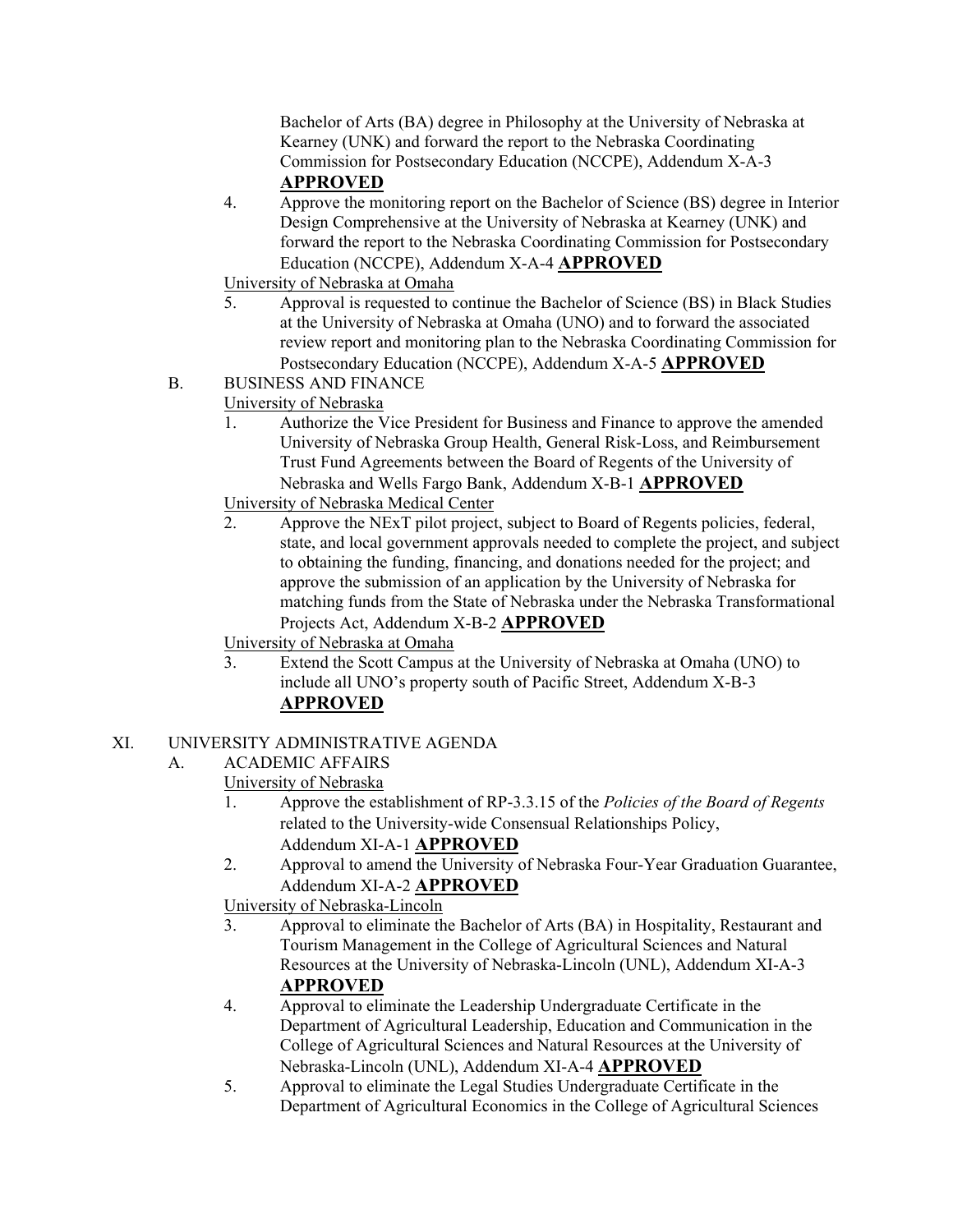and Natural Resources at the University of Nebraska-Lincoln (UNL), Addendum XI-A-5 **APPROVED**

- 6. Approval to eliminate the Nebraska Beef Industry Scholars Undergraduate Certificate in the Department of Animal Science in the College of Agricultural Sciences and Natural Resources at the University of Nebraska-Lincoln (UNL), Addendum XI-A-6 **APPROVED**
- 7. Approval to create a Bachelor of Fine Arts in Acting in the Johnny Carson School of Theatre and Film in the Hixson-Lied College of Fine and Performing Arts at the University of Nebraska-Lincoln (UNL), Addendum XI-A-7 **APPROVED**

University of Nebraska at Omaha

- 8. Approval to create a Master of Arts (MA) in History and Government in the Department of History and Department of Political Science in the College of Arts and Sciences at the University of Nebraska at Omaha (UNO), Addendum XI-A-8 **APPROVED**
- B. BUSINESS AND FINANCE

University of Nebraska

- 1. Approve the Fund B, University Program and Facilities Fee (UPFF) 2021-22 Allocation for the University of Nebraska at Kearney, Addendum XI-B-1 **APPROVED**
- 2. Approve the Fund B University Program and Facilities Fees (UPFF) 2021-22 Allocation for the University of Nebraska-Lincoln, Addendum XI-B-2 **APPROVED**
- 3. Approve the Fund B, University Program and Facilities Fee (UPFF) 2021-22 Allocation for the University of Nebraska Medical Center, Addendum XI-B-3 **APPROVED**
- 4. Approve the Fund B, University Program and Facilities Fees (UPFF) 2021-22 Allocation for the University of Nebraska Omaha, Addendum XI-B-4 **APPROVED**
- 5. Approve the FY 2021-22 Operating Budget and 2021-22 and 2021-22 tuition rates for the University of Nebraska, Addendum XI-B-5 **APPROVED**
- 6. Approve the FY 2021-22 Operating Budget and 2021-22 and 2021-22 tuition rates for the Nebraska College of Technical Agriculture, Addendum XI-B-6 **APPROVED**

University of Nebraska at Kearney

7. Approve and authorize execution of standard form Guaranteed Maximum Price contract amendments for New Fraternity and Sorority Life Housing at UNK, Addendum XI-B-7 **APPROVED**

University of Nebraska-Lincoln

8. Approve and authorize execution of standard form Guaranteed Maximum Price contract amendments for Kiewit Hall at UNL, Addendum XI-B-8 **APPROVED**

University of Nebraska Medical Center

- 9. Approve the acquisition of the property known as American National Bank, Saddle Creek Lots OLA Block 0, Outlots A&B for the University of Nebraska Medical Center, Addendum XI-B-9 **APPROVED**
- 10. Approve the acquisition of the properties located at 4616, 4625, 4627, and 4631 Farnam Street, Omaha, Nebraska for the University of Nebraska Medical Center, Addendum XI-B-10 **APPROVED**